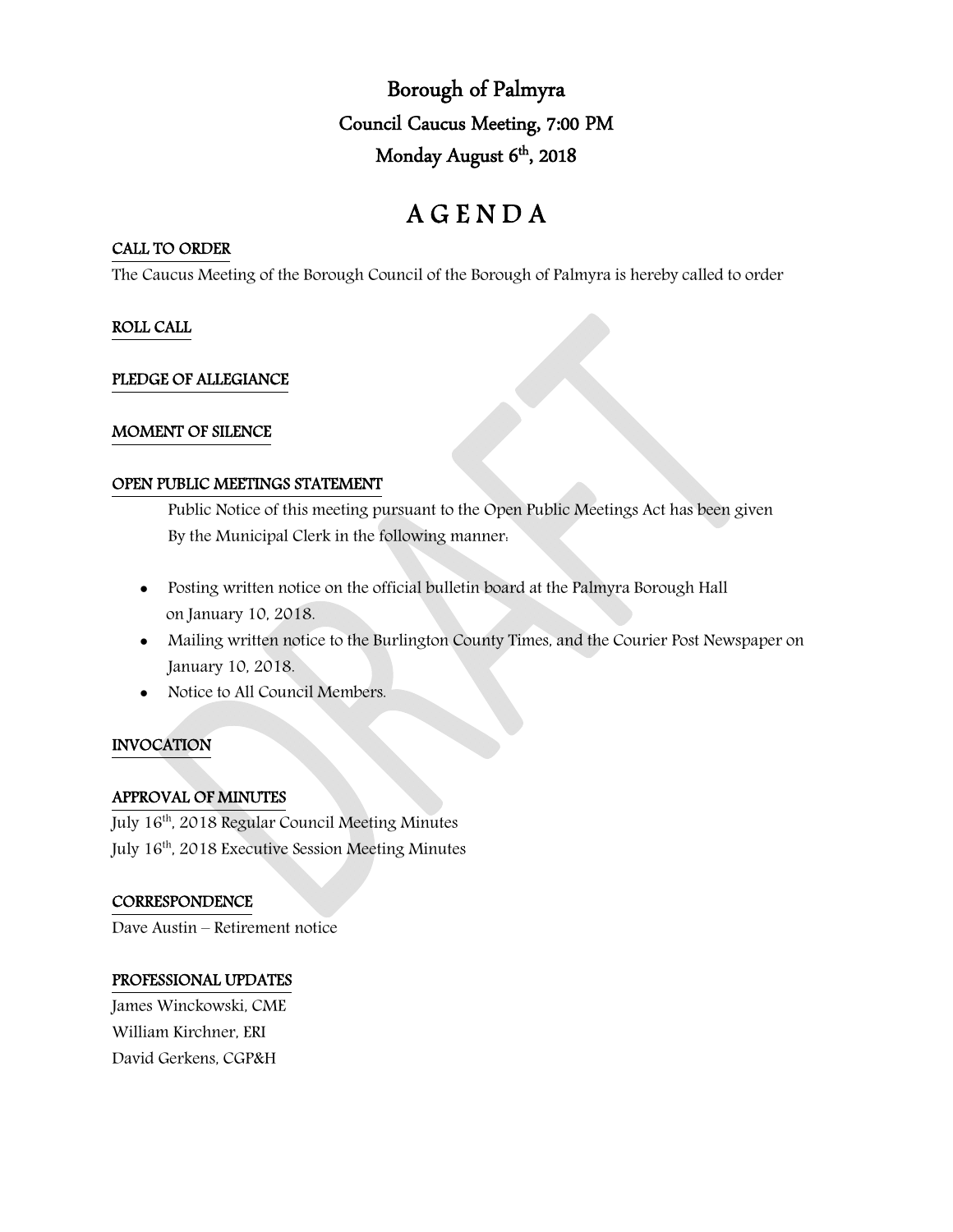#### **PRESENTATION**

Joe Henry – Hardenberg Insurance Agency – Annual "Safety on the Agenda" William Kirchner, ERI; Gregory Benson, Borough Sewer Operator; John Haines, Sewer Superintendent & consultant Jeff Rollins, NJ Labworks - Sewer odor/issues update William Kirchner, ERI & David Gerkens, CGPH – Temple Blvd Improvement Project

#### COMMUNITY SPOTLIGHT

National Night Out

#### PUBLIC PORTION

This public portion is for discussion on professional updates, resolutions and ordinances listed on the agenda. Please sign in and state your name and address for the record. Council will give all comments appropriate consideration. Each citizen will be allotted up to five (5) minutes to speak, in order to allow everyone an opportunity to ask questions and express their opinions or concerns. Please direct all comments to the Mayor. Each citizen may only speak once during each public portion.

# ORDINANCES ON SECOND READING (Public Hearing)

Ordinance 2018-09, An Ordinance of the Borough of Palmyra, County of Burlington, State of New Jersey Providing for Various Capital Improvements and Related Expenses in and For the Borough Appropriating \$755,000.00 Therefore, Authorizing the Issuance of \$717,250.00 in General Improvement Bonds or Notes of the Borough to Finance the Same

Ordinance 2018-10, An Ordinance of the Borough of Palmyra, County Of Burlington, State Of New Jersey Providing for Various Capital Improvements for the Borough's Sewer Utility Appropriating \$374,000.00 Therefor, Authorizing the Issuance of \$355,250.00 in Sewer Utility Bonds or Notes of the Borough to Finance the Same.

Ordinance 2018-11, An Ordinance of the Borough of Palmyra, County of Burlington, State of New Jersey Adopting the Redevelopment Plan relating to Block 24, Lots 1 and 2 in the Borough of Palmyra, County of Burlington, State of New Jersey

#### RESOLUTIONS Consent Agenda

Resolution 2018-196 to Resolution 2018-xx will be enacted as a single motion, if any resolution needs additional discussion it will be removed from the consent agenda and voted on separately.

Resolution 2018-196, Resolution Adopting the Form of the NJ Tort Claims Act Questionnaire Required to be Utilized by Claimants for Filing of Notices of Tort Claim Against the Borough of Palmyra in Accordance with the Provisions of the NJ Tort Claims Act, NJSA 59: 8-6 and Designating Qual-lynx as the Agent for Borough of Palmyra and to Provide the Questionnaire to all of the Claimants and to Receive the Completed Questionnaire from the Claimants

Resolution 2018-197, Resolution Rejecting Bids Received July 19<sup>th</sup>, 2018 for the Grove Park Improvement Project as all Bids Exceed the Engineer's Estimate, Pursuant to CME's Letter Dated July 23rd, 2018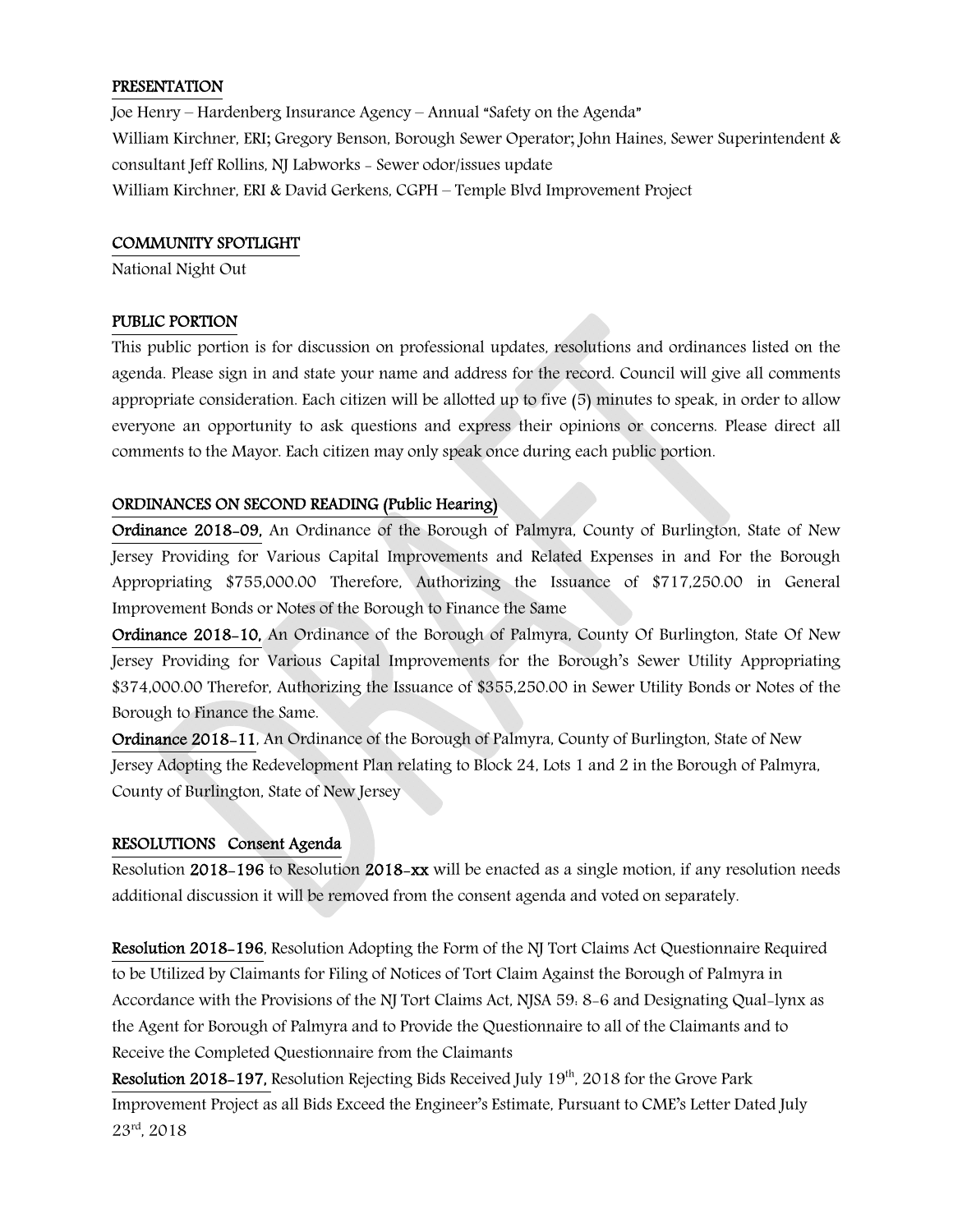Resolution 2018-198, Resolution Supporting the Application for New Jersey Department of Transportation Safe Routes to School Program

Resolution 2018-199, Resolution Endorsing Submittal and Certifying Maintenance Commitment for the Borough of Palmyra's 2018 Transportation Alternatives Set-Aside Program (TAP) Application

Resolution 2018-200, Resolution Extending the Grace Period for 2018 Third Quarter Property Taxes Resolution 2018-201, Resolution Authorizing the Award of a Non-Fair and Open Contract for a Falcon Asphalt Patcher Dump Trailer (Hot Box) to McGrath Municipal Equipment in the Amount of \$37,151.00

Resolution 2018-202, Resolution of the Borough of Palmyra authorizing the Mayor to execute an Agreement with the Palmyra Ambulance Association, aka Palmyra-Cinnaminson-Riverton Emergency Medical Services, for a five-year term effective January 1, 2019.

Resolution 2018-203, A Resolution of the Borough of Palmyra awarding a contract to Charles Marandino LLC for the 2018 Road Improvement Program project per ERI's Recommendation of Award letter dated August 1, 2018 in the amount of \$733,098.00 inclusive of Alternate Bids #1, #2 and #3, subject to the Lapse of 20 days Following Publication of Final Passage of Ordinance 2018-09 as provided by Local Bond Law.

Resolution 2018-204, Resolution Authorizing the Tax collector to Transfer the \$11,100.00 Premium Due to the Borough of Palmyra Current Fund Account for Certificate No.15-00051

# DISCUSSION ITEMS

# NEW Business

- Public Events
	- Town-wide Yard Sale
	- Vendors Selling at Summer Concerts
- Payment Procedures Governing Body Signature requirement, etc.
- Green Team Appointments
- LOSAP- issue with 2018 certified eligible member list

# Old Business

- Grove Park/Band Shell Project
- 2018 Road Improvement Project two projects
	- Portions of Horace, 2<sup>nd</sup>, 3<sup>rd</sup>, 4th, 5th, Leconey, Maple Berkley, Filmore & Orchard Aves/Sts Independence Fire Co. No 1 parking lot
- Sidewalk/ Outdoor Furniture Ordinance
- Outdoor Dining Ordinance
- Smoke-free and Tobacco Sales Ordinance
- Vacant/Abandoned Property Ordinance
- 400 Arch Street
- Youth Athletic Groups & Use of Legion Field
- Holiday Decorations/winter Displays snowflakes, etc.
- Sale of old Ladder Truck Update
- PCR EMS Agreement